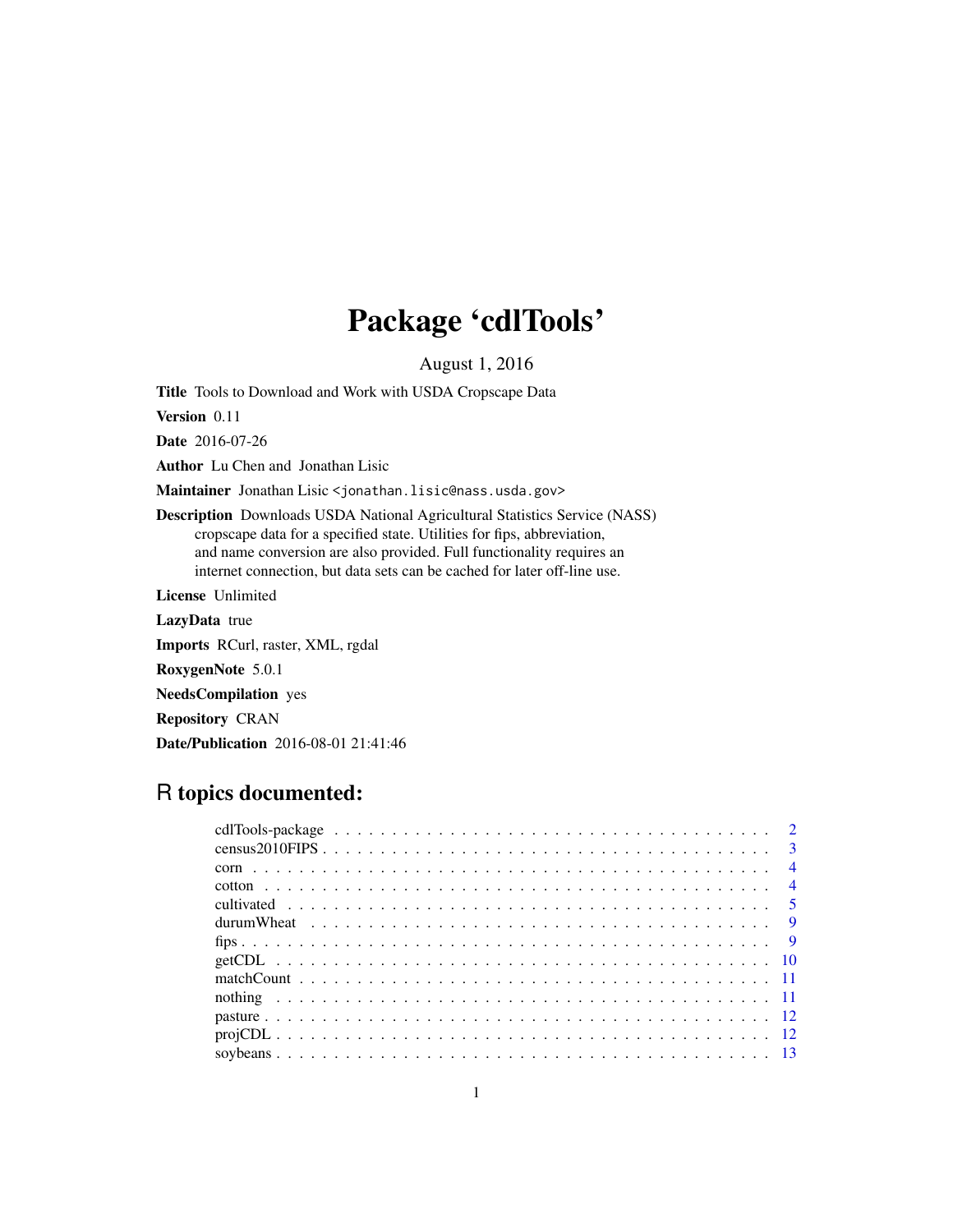<span id="page-1-0"></span>

cdlTools-package *Cropland Data Layer Tools*

# Description

Tools to obtain and use CDL data with the raster package.

#### Details

| Package: | cdlTools   |
|----------|------------|
| Type:    | Package    |
| Version: | 0.1        |
| Date:    | 2014-08-26 |
| License: | Unlimited  |

This package allows for simple retreival of agricultural land cover in the United States through USDA's Cropland Data Layer (CDL). The most useful functions are getCDL, a function to download CDL data by state. updateNamesCDL, a function to apply class descriptions to the enumerated CDL data.

# Author(s)

Lu Chen and Jonathan Lisic Maintainer: Jonathan Lisic <jonathan.lisic@nass.usda.gov>

# References

Boryan, Claire, et al. "Monitoring US agriculture: the US department of agriculture, national agricultural statistics service, cropland data layer program." Geocarto International 26.5 (2011): 341-358.

# Examples

```
## Not run:
# copy data to a local directory
cdlRaster <- getCDL("Rhode Island",c(2012,2013),location="/tmp")
# get land land cover change between 2012 and 2013
landCoverChange <- matchCount(cdlRaster$'2012',cdlRaster$'2013')
```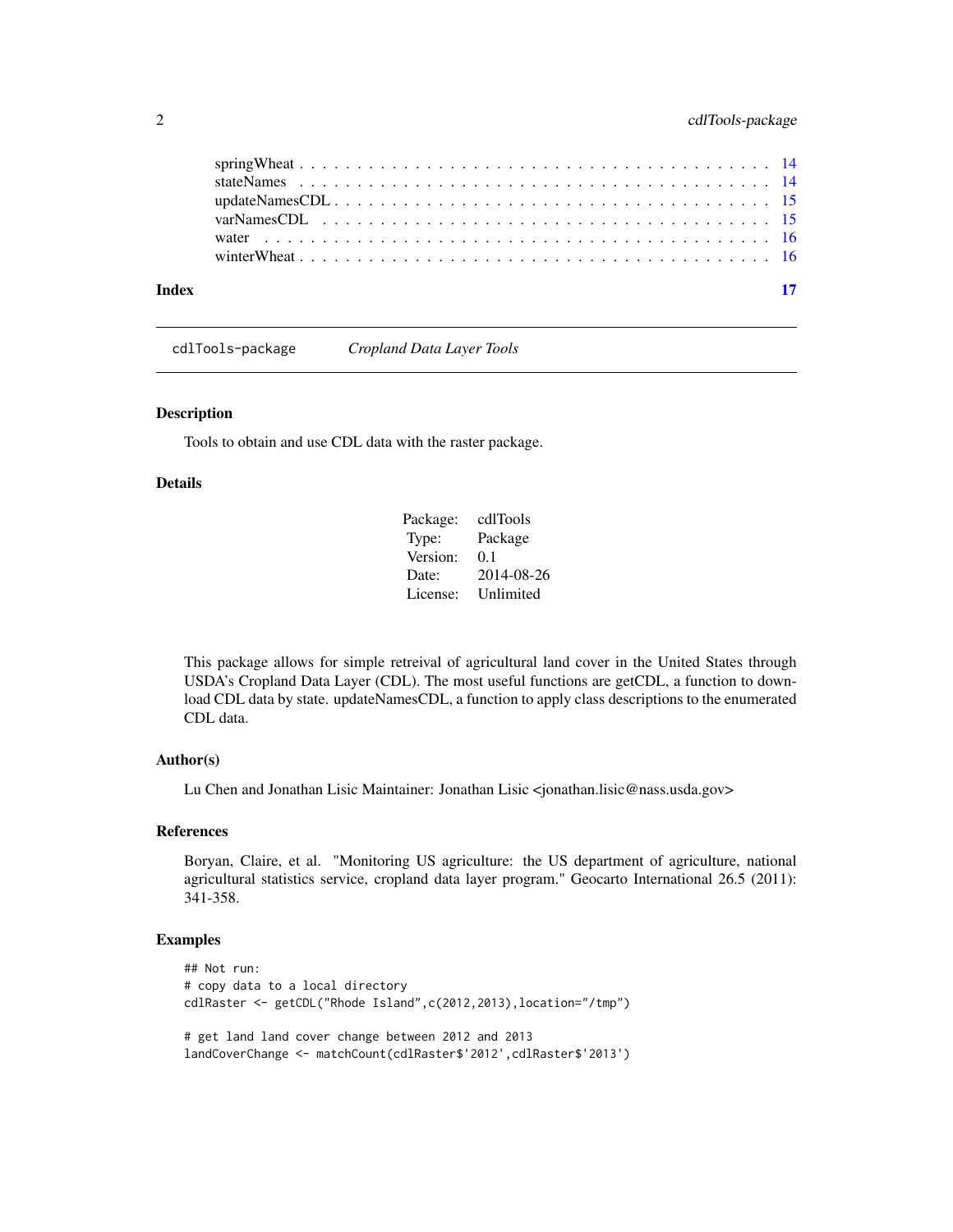# <span id="page-2-0"></span>census2010FIPS 3

```
# convert to data frame
landCoverChange.df <- as.data.frame(landCoverChange)
# convert CDL category enumerations to text
landCoverChange.df[c('CDL_2012_44','CDL_2013_44')] <-
  lapply(landCoverChange.df[c('CDL_2012_44','CDL_2013_44')],updateNamesCDL)
## End(Not run)
```
census2010FIPS *U.S. Census 2010 FIPS Data*

# Description

U.S. Census 2010 FIPS Data containing county names, state and county FIPS codes, and state abbreviations.

#### Usage

census2010FIPS

# Format

A data frame with 3235 rows and 5 variables.

State State two letter abbreviation

State.ANSI State FIPS code

County.ANSI County FIPS code

County.Name County Name

ANSI.Cl FIPS class code

# Source

[http://www2.census.gov/geo/docs/reference/codes/files/national\\_county.txt](http://www2.census.gov/geo/docs/reference/codes/files/national_county.txt)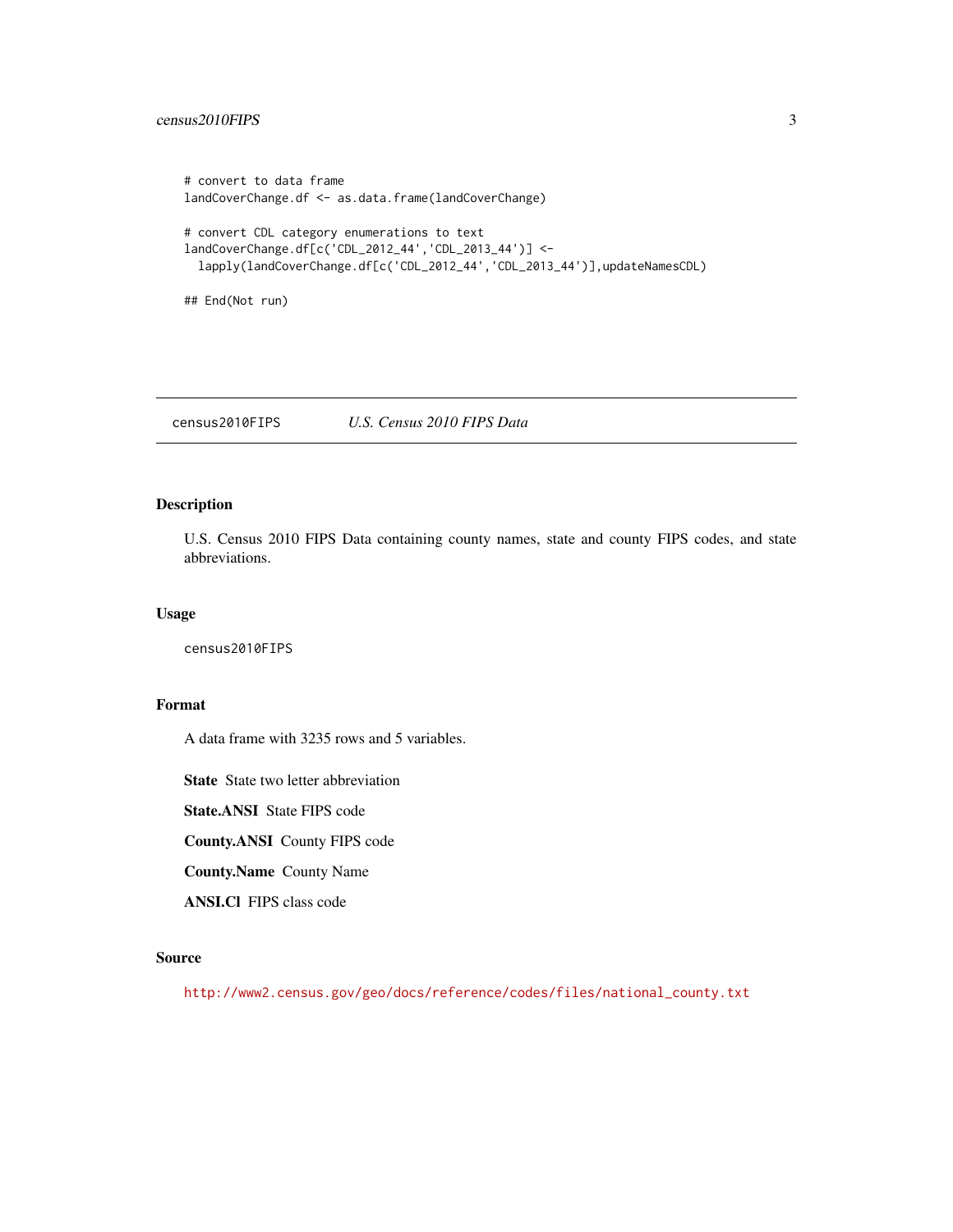<span id="page-3-0"></span>An array of CDL enumerations that contain corn. The corn enumeration contains:

- $\bullet$  1 Corn
- 225 Double Crop, Winter Wheat and Corn
- 226 Double Crop, Oats and Corn
- 237 Double Crop, Barley and Corn
- 241 Double Crop, Corn and Soybeans
- 251 Non-Irrigated Corn

# Usage

corn

# Format

An object of class numeric of length 6.

#### Source

[https://www.nass.usda.gov/Research\\_and\\_Science/Cropland/metadata/meta.php](https://www.nass.usda.gov/Research_and_Science/Cropland/metadata/meta.php)

cotton *CDL cotton classes*

# Description

An array of CDL enumerations that contain cotton. The cotton enumeration contains:

- 2 Cotton
- 232 Double Crop, Lettuce and Cotton
- 238 Double Crop, Winter Wheat and Cotton
- 239 Double Crop, Soybeans and Cotton

# Usage

cotton

### Format

An object of class numeric of length 4.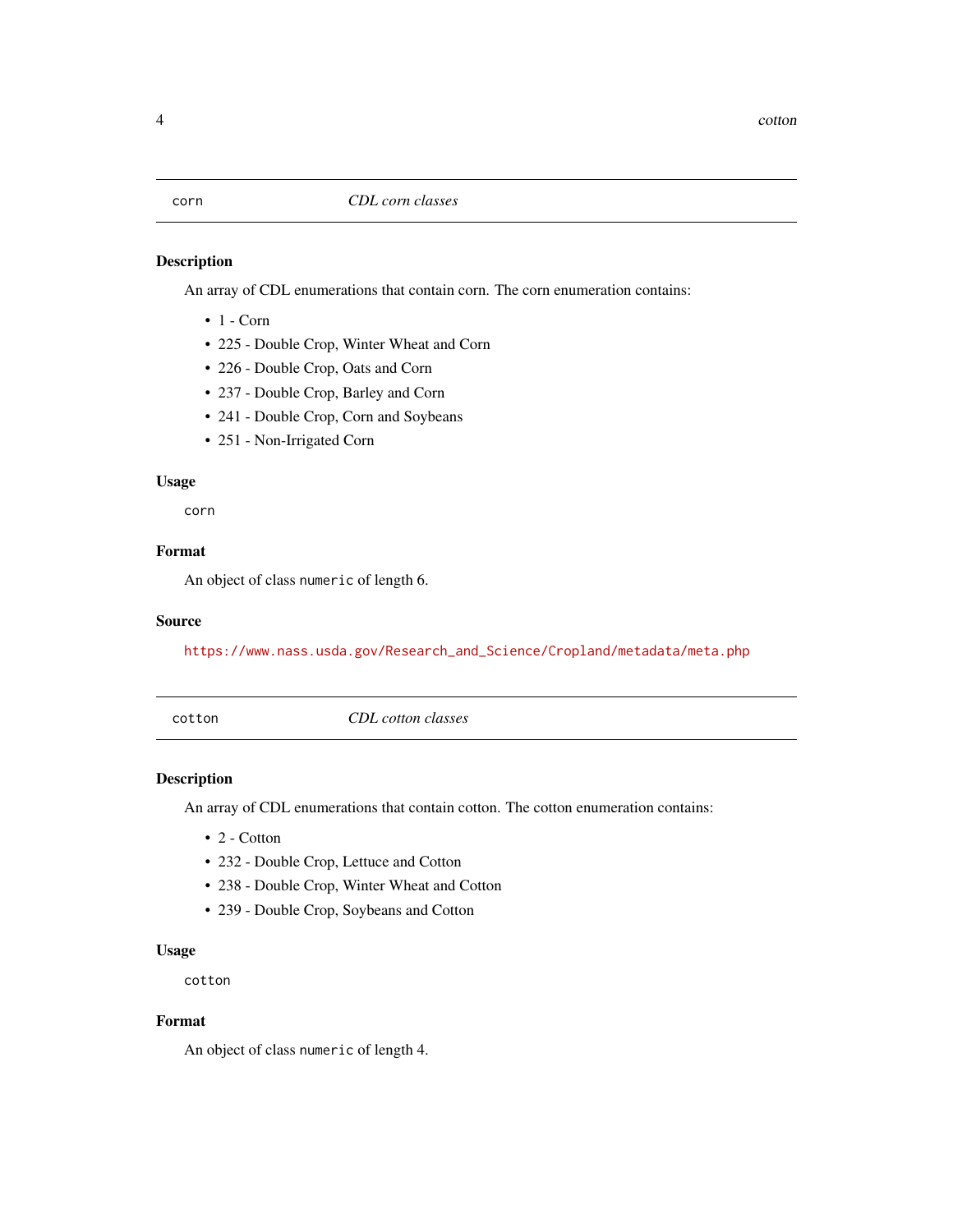#### <span id="page-4-0"></span>cultivated 5

# Source

[https://www.nass.usda.gov/Research\\_and\\_Science/Cropland/metadata/meta.php](https://www.nass.usda.gov/Research_and_Science/Cropland/metadata/meta.php)

cultivated *CDL cultivated classes*

## Description

An array of CDL enumerations of cultivated land cover. Not all cultivated enumerations have labels as of this time, and are reserved for future land cover classes. The cultivated enumeration contains:

- $\bullet$  1 Corn
- 2 Cotton
- $\bullet$  3 Rice
- 4 Sorghum
- 5 Soybeans
- 6 Sunflower
- $7 7$
- $8 8$
- $9 9$
- 10 Peanuts
- 11 Tobacco
- 12 Sweet Corn
- 13 Pop or Ornamental Corn
- 14 Mint
- $15 15$
- $16 16$
- $17 17$
- $18 18$
- $19 19$
- $20 20$
- 21 Barley
- 22 Durum Wheat
- 23 Spring Wheat
- 24 Winter Wheat
- 25 Other Small Grains
- 26 Double Crop Winter Wheat and Soybeans
- 27 Rye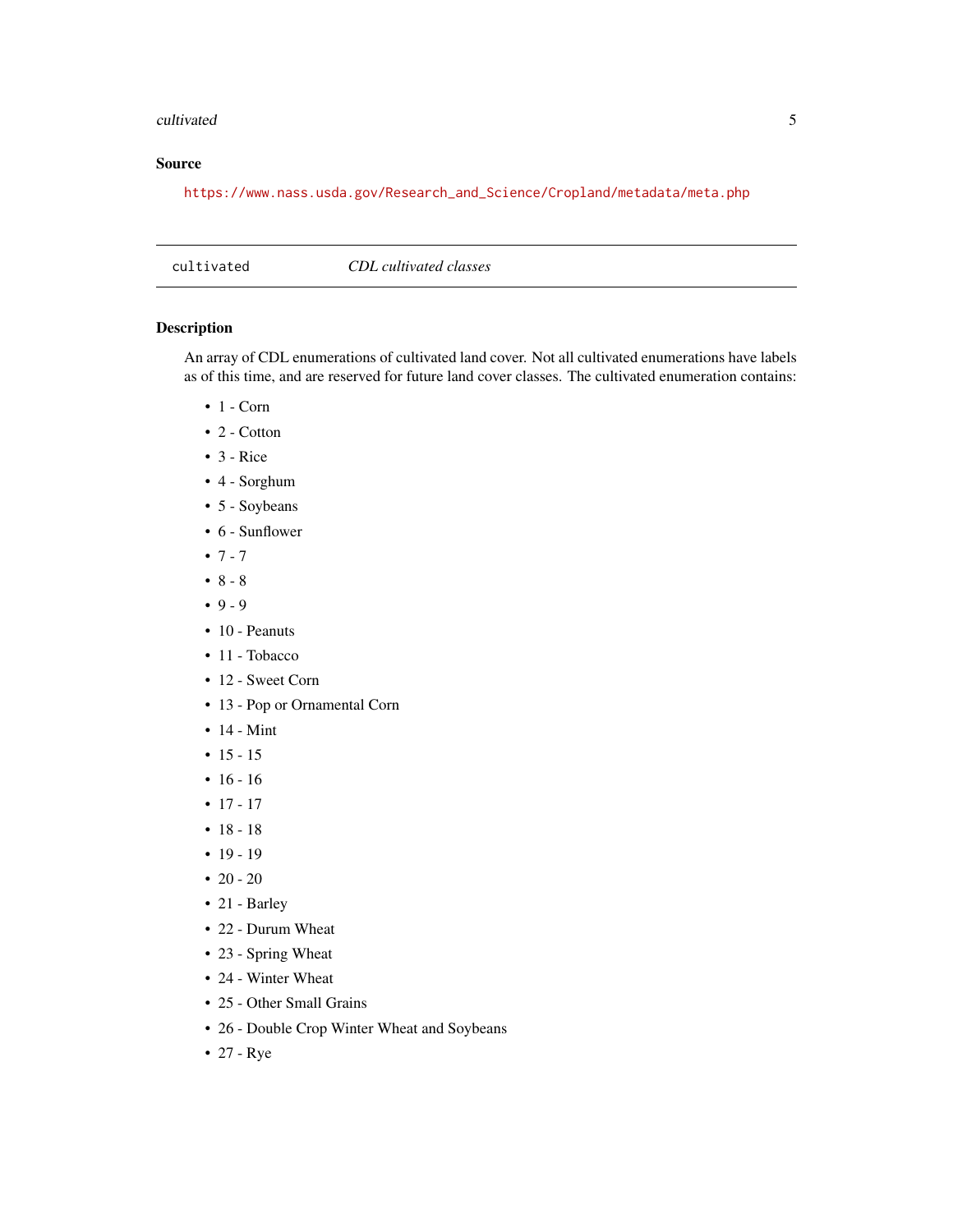#### 6 cultivated

- 28 Oats
- 29 Millet
- 30 Speltz
- 31 Canola
- 32 Flaxseed
- 33 Safflower
- 34 Rape Seed
- 35 Mustard
- 36 Alfalfa
- 38 Camelina
- 39 Buckwheat
- $40 40$
- 41 Sugarbeets
- 42 Dry Beans
- 43 Potatoes
- 44 Other Crops
- 45 Sugarcane
- 46 Sweet Potatoes
- 47 Misc Vegs and Fruits
- 48 Watermelons
- 49 Onions
- 50 Cucumbers
- 51 Chick Peas
- 52 Lentils
- 53 Peas
- 54 Tomatoes
- 55 Caneberries
- 56 Hops
- 57 Herbs
- 58 Clover or Wildflowers
- 61 Fallow or Idle Cropland
- 66 Cherries
- 67 Peaches
- 68 Apples
- 69 Grapes
- 71 Other Tree Crops
- 72 Citrus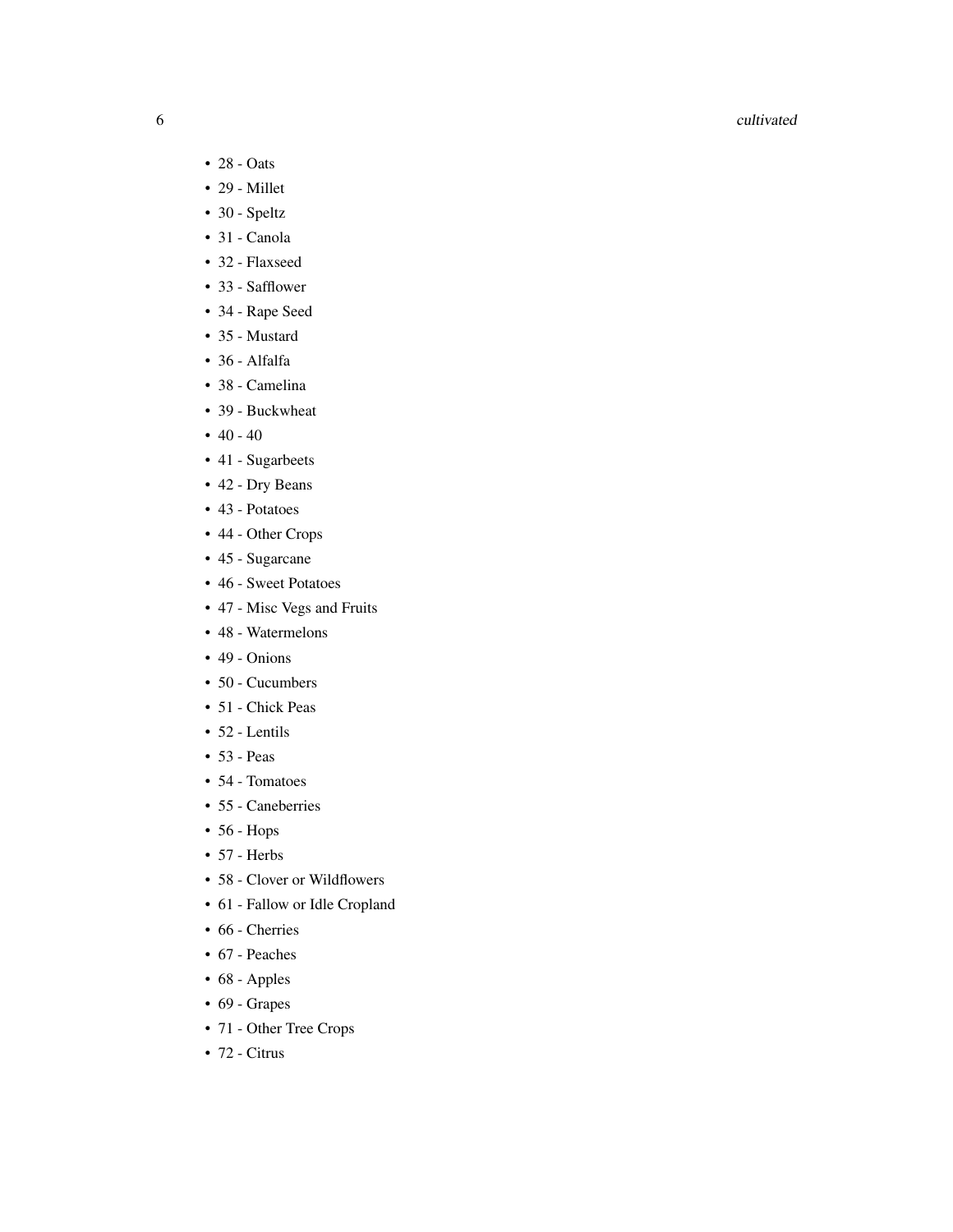# cultivated

- $73 73$
- 74 Pecans
- 75 Almonds
- 76 Walnuts
- 77 Pears
- $78 78$
- 79 79
- 80 80
- 96 96
- 196 196
- 197 197
- 198 198
- 199 199
- 200 200
- 201 201
- 202 202
- $203 203$
- 204 Pistachios
- 205 Triticale
- 206 Carrots
- 207 Asparagus
- 208 Garlic
- 209 Cantaloupes
- 210 Prunes
- $\cdot$  211 Olives
- 212 Oranges
- 213 Honeydew Melons
- 214 Broccoli
- 215 215
- 216 Peppers
- 217 Pomegranates
- 218 Nectarines
- 219 Greens
- 220 Plums
- 221 Strawberries
- 222 Squash
- 223 Apricots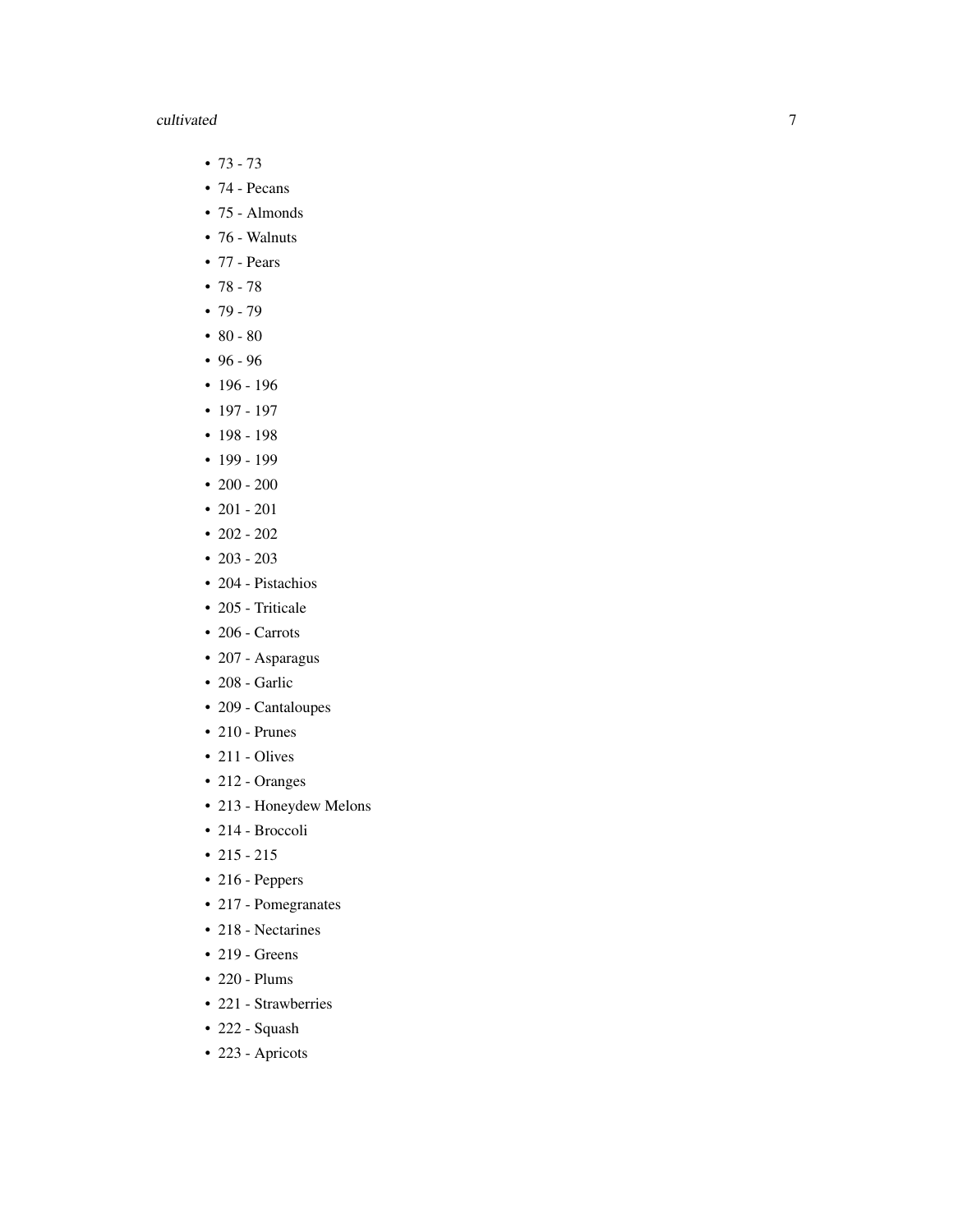#### 8 cultivated and the contract of the contract of the contract of the contract of the contract of the contract of the contract of the contract of the contract of the contract of the contract of the contract of the contract

- 224 Vetch
- 225 Double Crop Winter Wheat and Corn
- 226 Double Crop Oats and Corn
- 227 Lettuce
- $228 228$
- 229 Pumpkins
- 230 Double Crop Lettuce and Durum Wheat
- 231 Double Crop Lettuce and Cantaloupe
- 232 Double Crop Lettuce and Cotton
- 233 Double Crop Lettuce and Barley
- 234 Double Crop Durum Wheat and Sorghum
- 235 Double Crop Barley and Sorghum
- 236 Double Crop Winter Wheat and Sorghum
- 237 Double Crop Barley and Corn
- 238 Double Crop Winter Wheat and Cotton
- 239 Double Crop Soybeans and Cotton
- 240 Double Crop Soybeans and Oats
- 241 Double Crop Corn and Soybeans
- 242 Blueberries
- 243 Cabbage
- 244 Cauliflower
- 245 Celery
- 246 Radishes
- 247 Turnips
- 248 Eggplants
- 249 Gourds
- 250 Cranberries
- 251 Non-Irrigated Corn
- 252 Non-Irrigated Soybeans
- 253 Non-Irrigated Winter Wheat
- 254 Double Crop Barley and Soybeans
- 255 Non-Irrigated Double Crop Winter Wheat and Soybeans

# Usage

cultivated

### Format

An object of class numeric of length 133.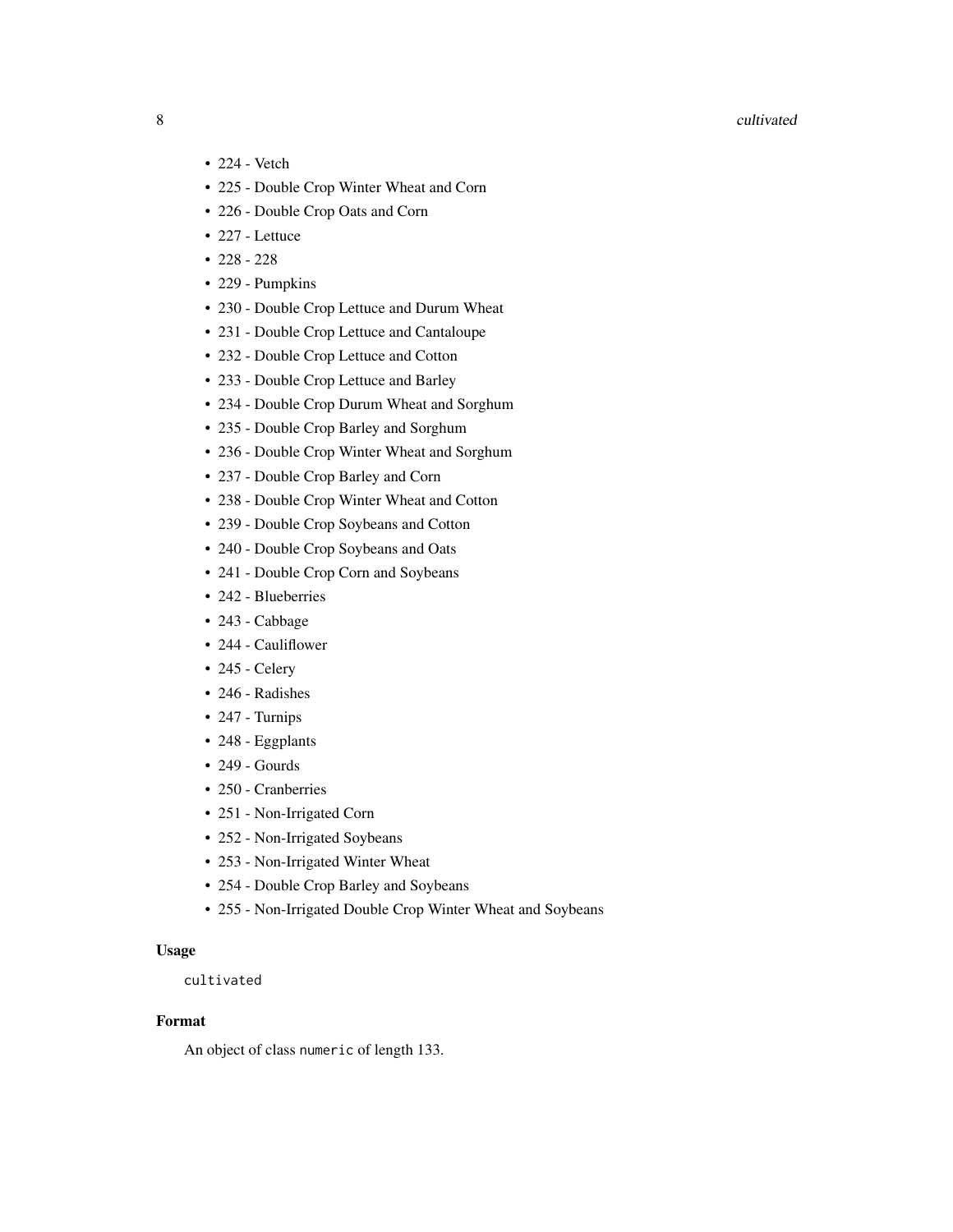#### <span id="page-8-0"></span>durumWheat 9

# Source

[https://www.nass.usda.gov/Research\\_and\\_Science/Cropland/metadata/meta.php](https://www.nass.usda.gov/Research_and_Science/Cropland/metadata/meta.php)

durumWheat *CDL durum wheat classes*

# Description

An array of CDL enumerations that contain durum wheat. The durum wheat enumeration contains:

- 22 Durum Wheat
- 230 Double Crop Lettuce and Durum Wheat
- 234 Double Crop Durum Wheat and Sorghum

# Usage

durumWheat

# Format

An object of class numeric of length 3.

#### Source

[https://www.nass.usda.gov/Research\\_and\\_Science/Cropland/metadata/meta.php](https://www.nass.usda.gov/Research_and_Science/Cropland/metadata/meta.php)

fips *FIPS code conversion function.*

# Description

fips converts U.S. state names and abbreviations to and from FIPS codes.

# Usage

 $fips(x, to = "FIPS")$ 

#### Arguments

| <b>X</b> | A character string or numeric FIPS code. Character input can be the two-letter<br>postal abbreviation, the full name of a state, or a FIPS code in character format.<br>The string is case insensitive. FIPS codes are the only numeric input supported. |
|----------|----------------------------------------------------------------------------------------------------------------------------------------------------------------------------------------------------------------------------------------------------------|
| to       | A character string of output type: "FIPS" will return a numeric fips code. "Ab-<br>breviation" will return a two letter state abbreviation. "Name" will return the<br>full state name with spaces. The default output is a numeric FIPS code.            |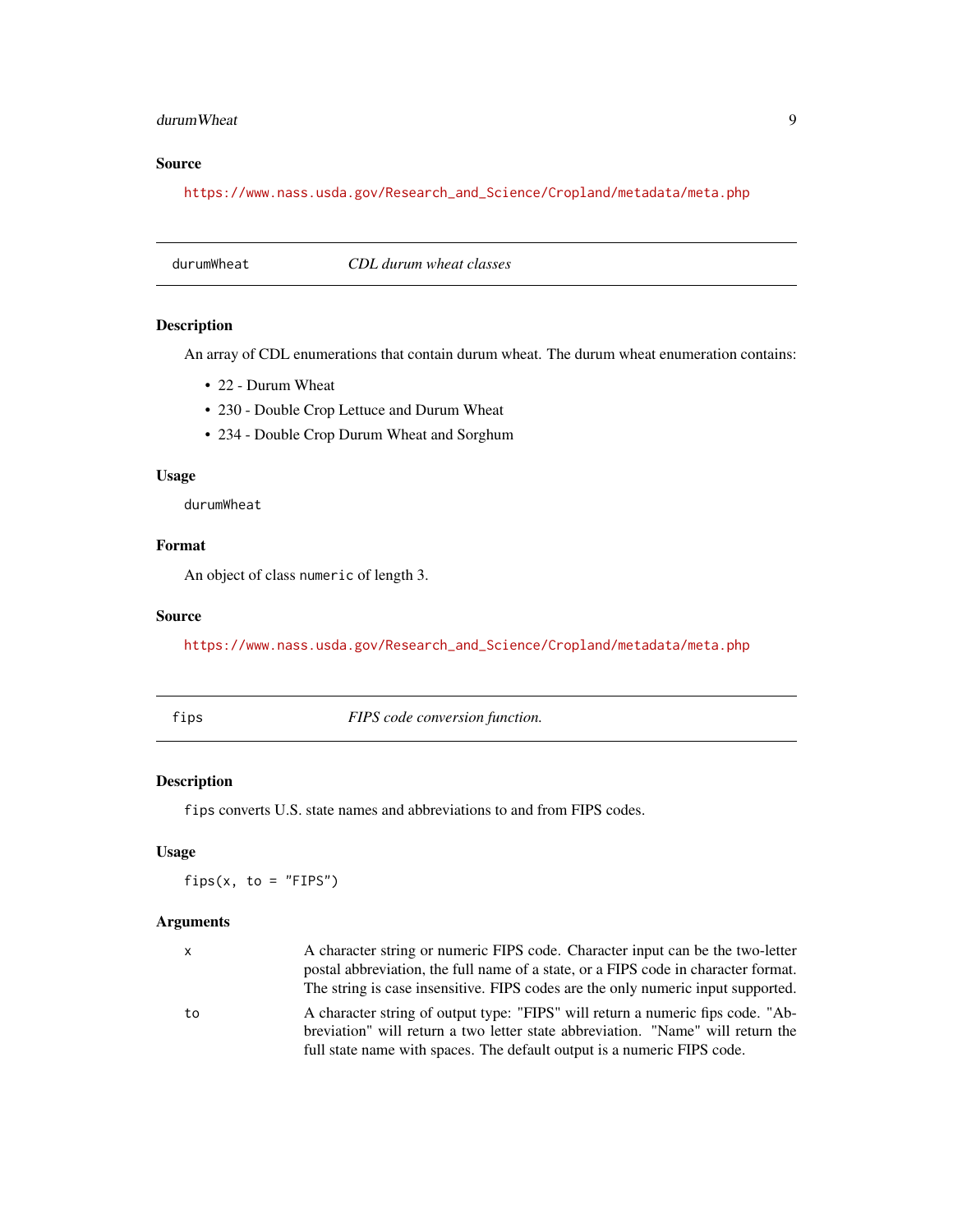# <span id="page-9-0"></span>Details

The Federal Information Processing Standard (FIPS) provides a set of standard numeric codes for refering to U.S. states. This function converts between FIPS codes, state two letter abbreviations, and full state names.

#### Value

The output type specified by the "to" argument. If no match can be made, the program returns NA.

# Examples

```
fips("ia")
fips('northcarolina', to='Abbreviation')
fips('North Carolina')
fips(44,to='Name')
```
getCDL *Get CDL raster data*

#### Description

getCDL retrieves CDL state raster objects for a set of years.

#### Usage

```
getCDL(x, year, alternativeUrl, location)
```
# Arguments

| $\mathsf{x}$ | Is either a two digit state FIPS code, a two letter abbreviation, or a state name. |
|--------------|------------------------------------------------------------------------------------|
| year         | A numerical vector. A set of years of CDL data to download.                        |
|              | alternativeUrl An optional string containing an alternative url.                   |
| location     | An optional string containing a location to store the file.                        |

#### Value

A list of CDL raster objects of interested county for a set of years.

# Examples

```
## Not run:
getCDL(6,c(2013,2015))
getCDL("California",c(2013,2015))
getCDL("CA",c(2013,2015))
```
## End(Not run)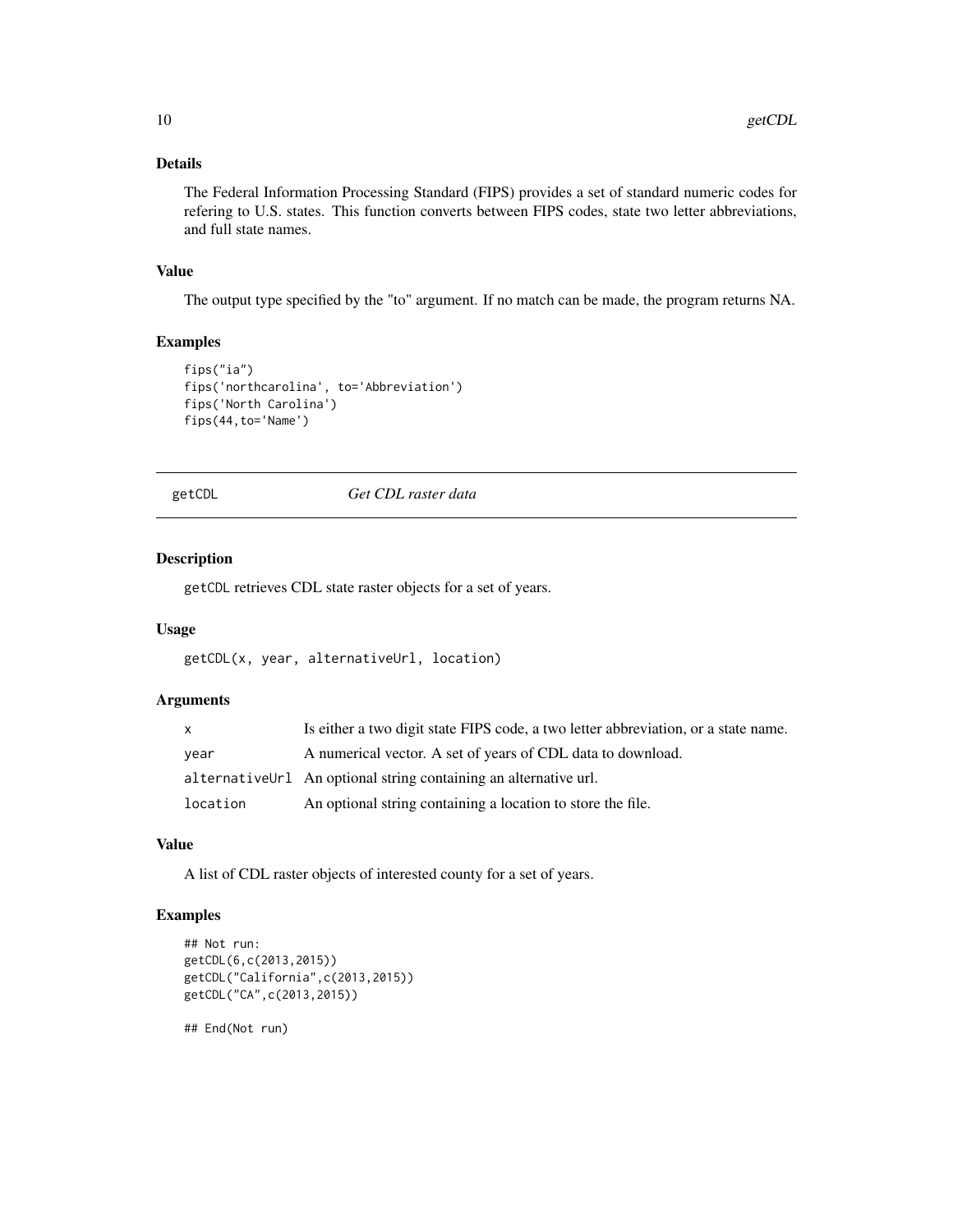<span id="page-10-0"></span>

matchCount counts distinct pixel pairs for CDL raster images with same extents and resolution.

# Usage

 $matchCount(x, y, m = 256)$ 

# Arguments

| A CDL raster image.                                                    |
|------------------------------------------------------------------------|
| A CDL raster image.                                                    |
| A bound for the max enumeration of CDL categories. The default is 256. |

### Value

A matrix with pixel counts by unique ordered CDL crop pairs in x and y.

# Examples

```
## Not run:
z1 <- matrix( rep(c(1,4),8), nrow=4)
z2 \le - matrix( rep(c(1:4), 4), nrow=4)
r1 \leftarrow \text{raster}(z1)r2 \leftarrow \text{raster}(z2)a <- matchCount(r1,r2)
## End(Not run)
```
nothing *CDL nothing class*

# Description

An array of CDL enumerations that contain the nothing class. The nothing enumeration contains:

• 0 - Background

#### Usage

nothing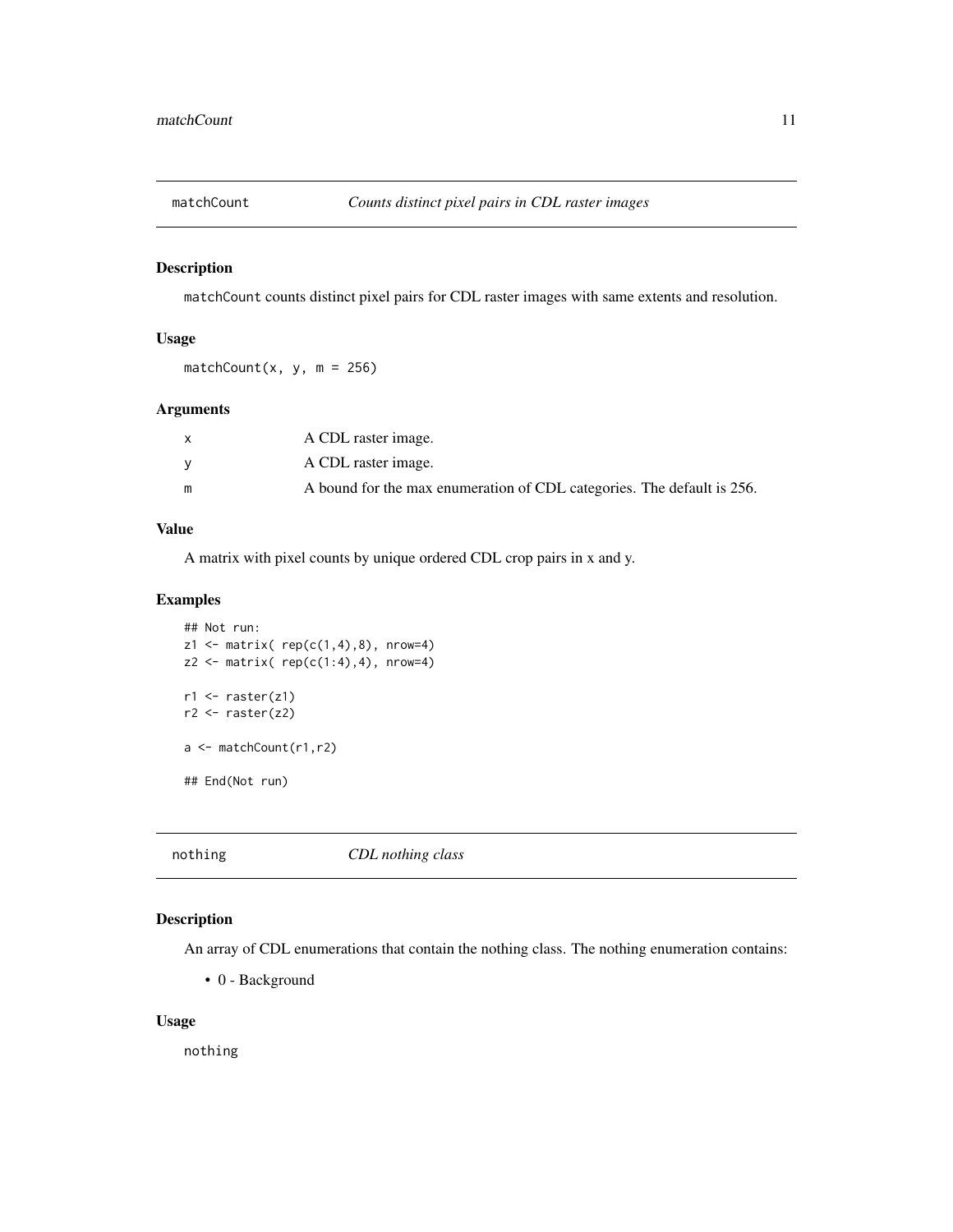# <span id="page-11-0"></span>Format

An object of class numeric of length 1.

# Source

[https://www.nass.usda.gov/Research\\_and\\_Science/Cropland/metadata/meta.php](https://www.nass.usda.gov/Research_and_Science/Cropland/metadata/meta.php)

| pasture | CDL pasture classes |  |
|---------|---------------------|--|
|         |                     |  |

# Description

An array of CDL enumerations that contain pasture. The pasture enumeration contains:

- 37 Other Hay/Non Alfalfa
- 38 Camelina
- 39 Buckwheat
- 62 Pasture/Grass
- 171 Grassland Herbaceous

#### Usage

pasture

# Format

An object of class numeric of length 5.

# Source

[https://www.nass.usda.gov/Research\\_and\\_Science/Cropland/metadata/meta.php](https://www.nass.usda.gov/Research_and_Science/Cropland/metadata/meta.php)

projCDL *The default projection of CDL data*

# Description

The proj4 string used for all CDL data. "+proj=aea +lat\_1=29.5 +lat\_2=45.5 +lat\_0=23 +lon\_0=-96 +x\_0=0 +y\_0=0 +datum=NAD83 +units=m +no\_defs +ellps=GRS80 +towgs84=0,0,0"

#### Usage

projCDL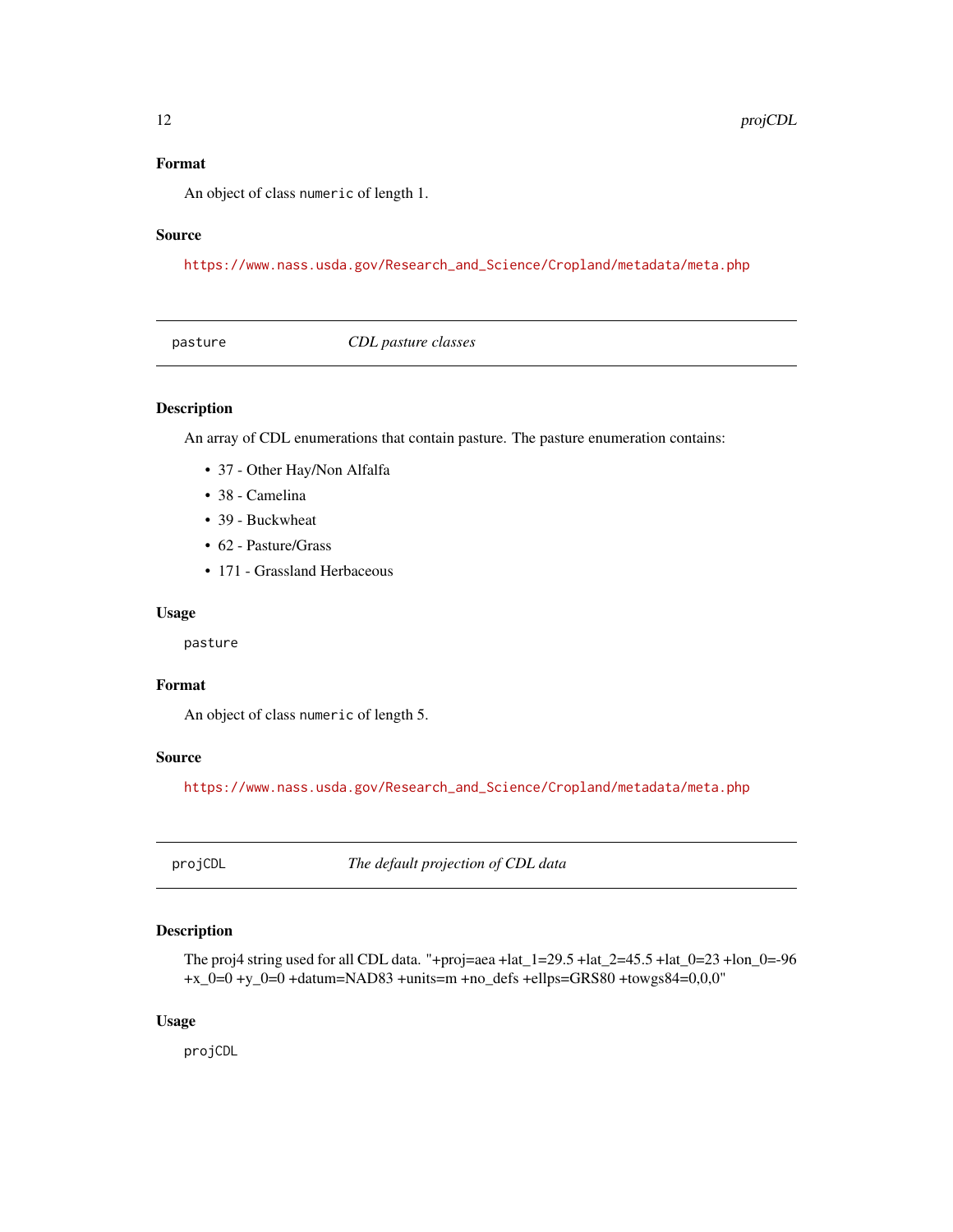#### <span id="page-12-0"></span>soybeans and the state of the state of the state of the state of the state of the state of the state of the state of the state of the state of the state of the state of the state of the state of the state of the state of t

# Format

An object of class character of length 1.

## Source

[https://www.nass.usda.gov/Research\\_and\\_Science/Cropland/metadata/meta.php](https://www.nass.usda.gov/Research_and_Science/Cropland/metadata/meta.php)

soybeans *CDL soybeans classes*

# Description

An array of CDL enumerations that contain soybeans. The soybeans enumeration contains:

- 5 Soybeans
- 26 Double Crop Winter Wheat and Soybeans
- 239 Double Crop Soybeans and Cotton
- 240 Double Crop Soybeans and Oats
- 241 Double Crop Corn and Soybeans
- 252 Non-Irrigated Soybeans
- 254 Double Crop Barley and Soybeans
- 254 Double Crop Barley and Soybeans
- 255 Non-Irrigated Double Crop Winter Wheat and Soybeans

#### Usage

soybeans

# Format

An object of class numeric of length 9.

# Source

[https://www.nass.usda.gov/Research\\_and\\_Science/Cropland/metadata/meta.php](https://www.nass.usda.gov/Research_and_Science/Cropland/metadata/meta.php)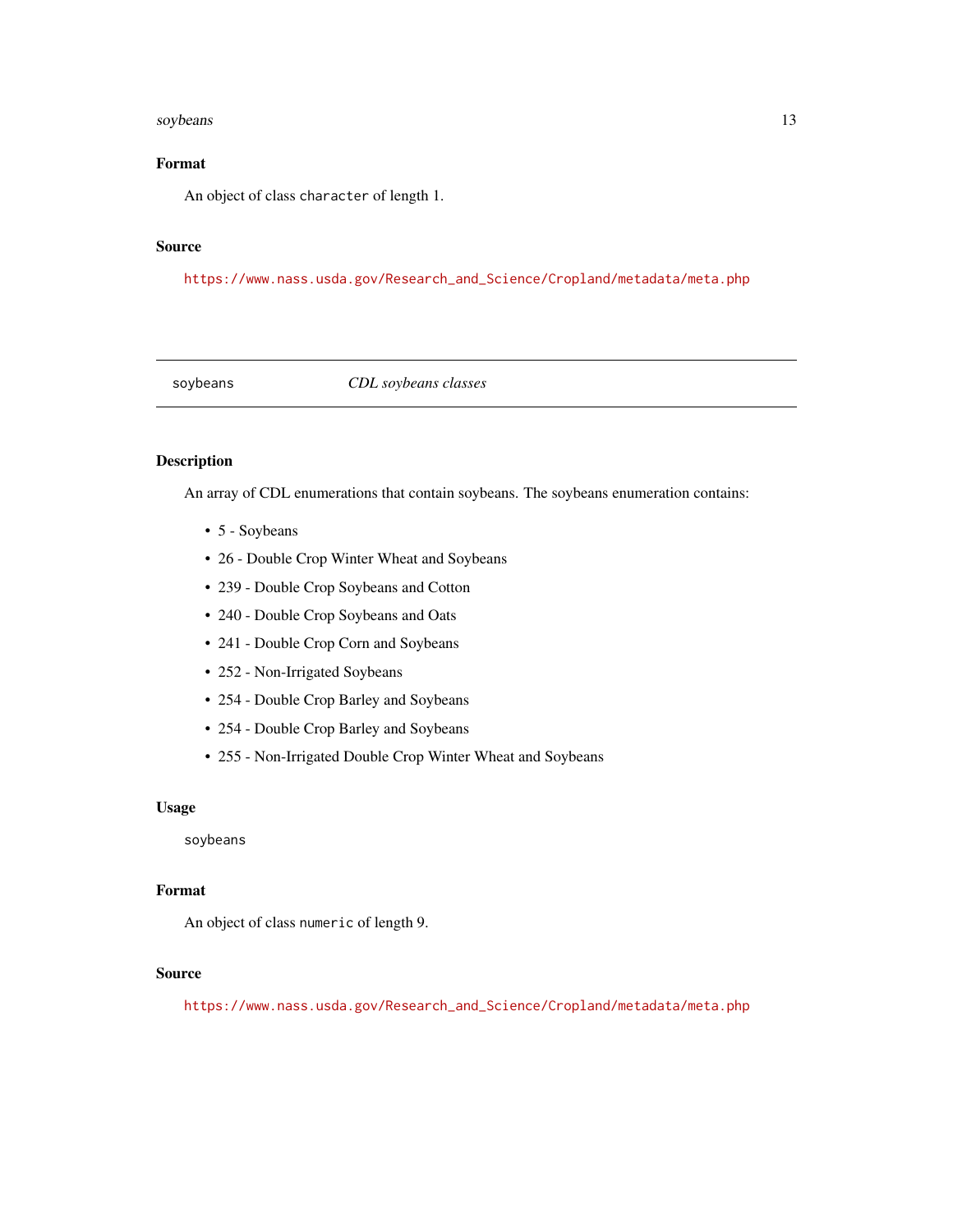<span id="page-13-0"></span>

An array of CDL enumerations that contain spring wheat. The spring wheat enumeration contains:

• 23 - Spring Wheat

# Usage

springWheat

# Format

An object of class numeric of length 1.

# Source

[https://www.nass.usda.gov/Research\\_and\\_Science/Cropland/metadata/meta.php](https://www.nass.usda.gov/Research_and_Science/Cropland/metadata/meta.php)

stateNames *U.S. Census 2010 State FIPS Data*

#### Description

U.S. Census 2010 State FIPS Data containing names, FIPS codes, and abbreviations.

#### Usage

stateNames

## Format

An object of class data. frame with 54 rows and 3 columns.

# Details

STATE State two letter abbreviation STATENAME State name STATEFP State FIPS code

# Source

[http://www2.census.gov/geo/docs/reference/codes/files/national\\_county.txt](http://www2.census.gov/geo/docs/reference/codes/files/national_county.txt)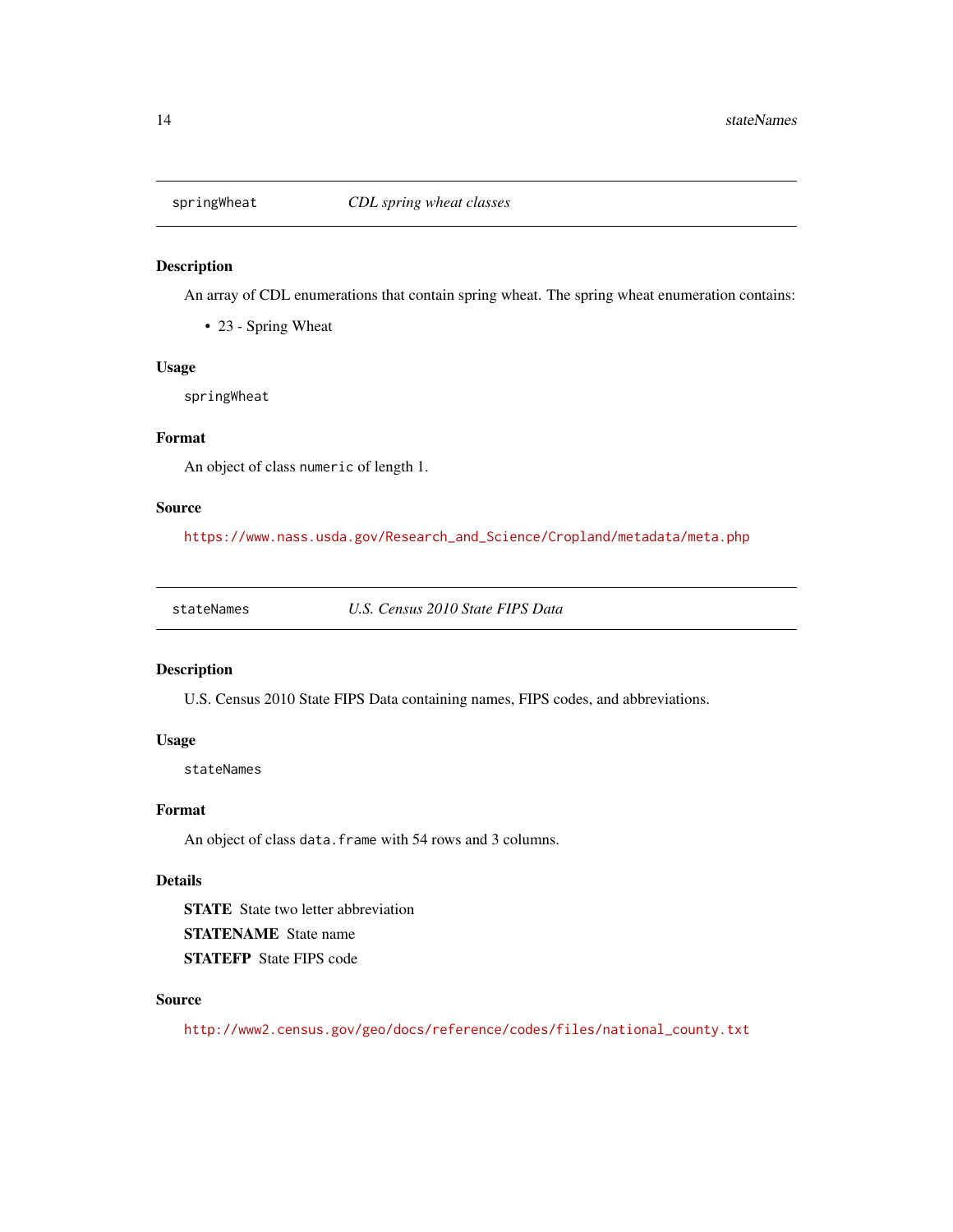<span id="page-14-0"></span>updateNamesCDL *Label CDL classes.*

# Description

updateNamesCDL converts numeric CDL categories to class labels.

# Usage

```
updateNamesCDL(y)
```
# Arguments

y A numeric array of integers associated with CDL categories.

# Value

An array of strings labeling each CDL class. If the CDL class is unspecified then the original integer is returned.

# Examples

updateNamesCDL(0:255)

varNamesCDL *Enumerated CDL classes*

# Description

A list of enumerated CDL classes and class descriptions.

# Usage

varNamesCDL

# Format

An object of class character of length 278.

# Source

[https://www.nass.usda.gov/Research\\_and\\_Science/Cropland/metadata/meta.php](https://www.nass.usda.gov/Research_and_Science/Cropland/metadata/meta.php)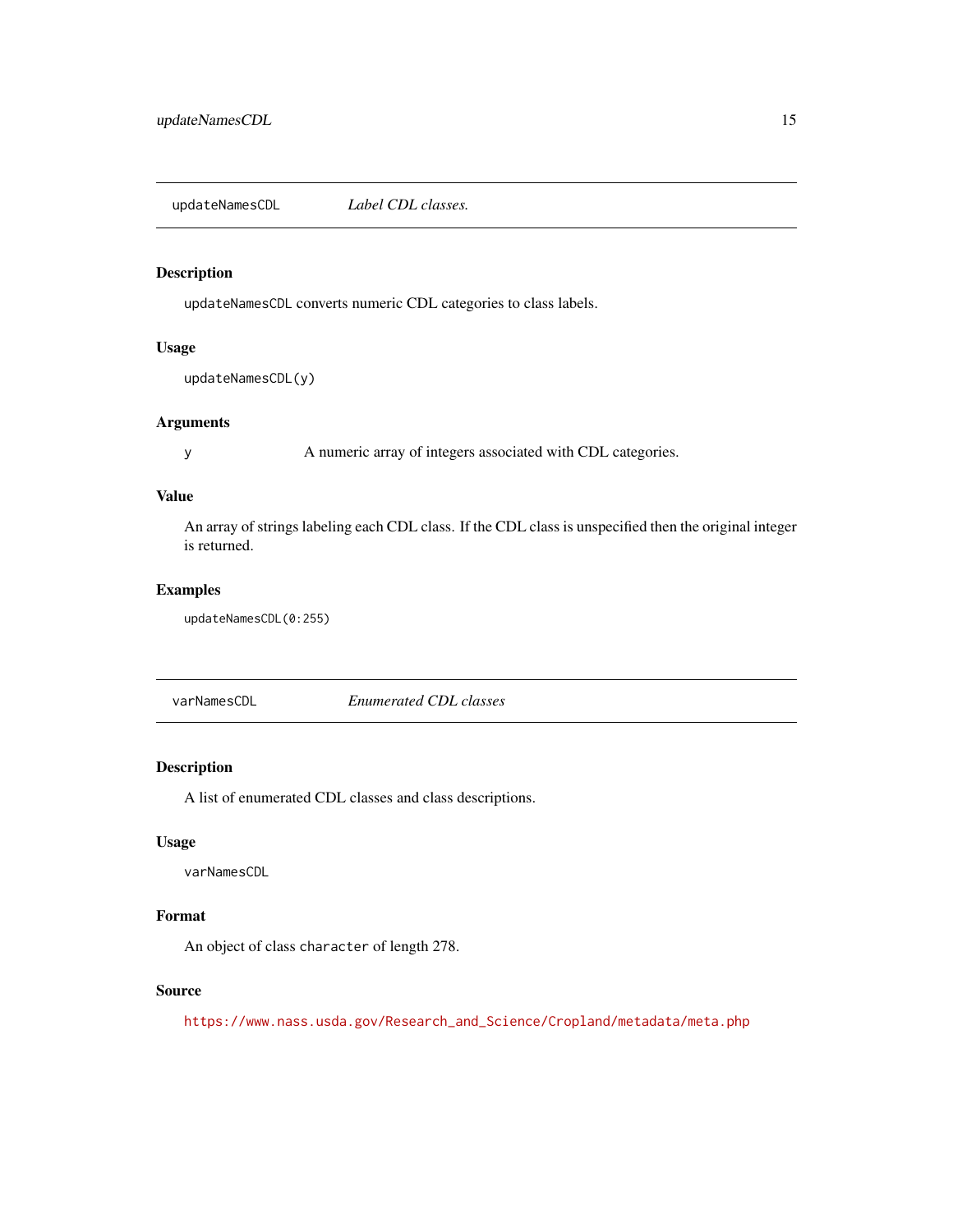<span id="page-15-0"></span>

An array of CDL enumerations that contain water. The water enumeration contains:

- 83 Water
- 111 Open Water

#### Usage

water

#### Format

An object of class numeric of length 2.

#### Source

[https://www.nass.usda.gov/Research\\_and\\_Science/Cropland/metadata/meta.php](https://www.nass.usda.gov/Research_and_Science/Cropland/metadata/meta.php)

winterWheat *CDL winter wheat classes*

#### Description

An array of CDL enumerations that contain winter wheat. The winter wheat enumeration contains:

- 24 Winter Wheat
- 26 Double Crop Winter Wheat and Soybeans
- 225 Double Crop Winter Wheat and Corn
- 236 Double Crop Winter Wheat and Sorghum
- 238 Double Crop Winter Wheat and Cotton
- 253 Non-Irrigated Winter Wheat
- 255 Non-Irrigated Double Crop Winter Wheat and Soybeans

#### Usage

winterWheat

#### Format

An object of class numeric of length 7.

#### Source

[https://www.nass.usda.gov/Research\\_and\\_Science/Cropland/metadata/meta.php](https://www.nass.usda.gov/Research_and_Science/Cropland/metadata/meta.php)